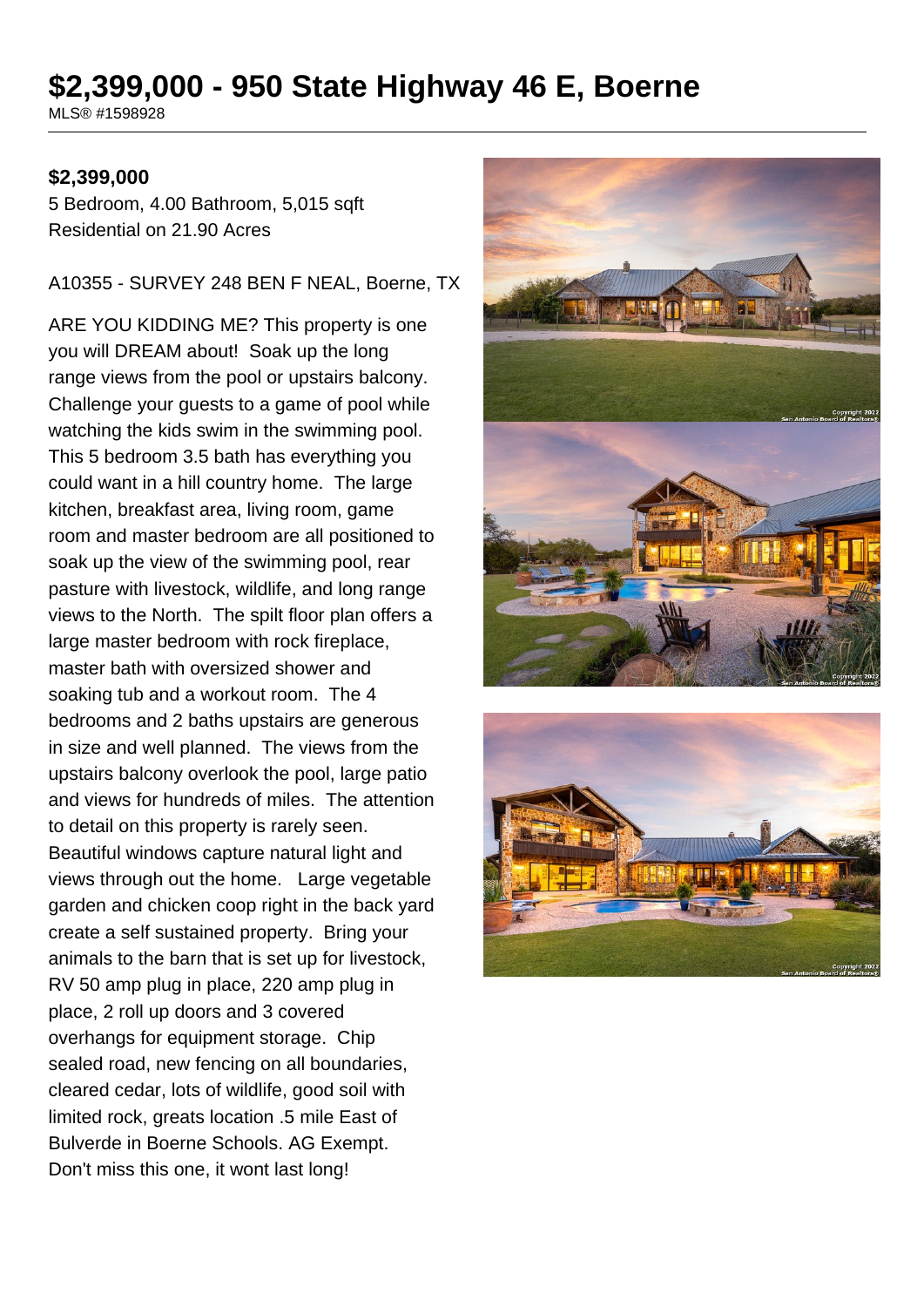Built in 2011

# **Essential Information**

| MLS@#                 | 1598928                       |
|-----------------------|-------------------------------|
| Price                 | \$2,399,000                   |
| <b>Bedrooms</b>       | 5                             |
| <b>Bathrooms</b>      | 4.00                          |
| <b>Full Baths</b>     | 3                             |
| <b>Half Baths</b>     | 1                             |
| <b>Square Footage</b> | 5,015                         |
| Acres                 | 21.90                         |
| <b>Year Built</b>     | 2011                          |
| <b>Type</b>           | Residential                   |
| Sub-Type              | <b>Single Family Detached</b> |
| <b>Style</b>          | Two Story, Texas Hill Country |
| Status                | Active                        |

# **Community Information**

| <b>Address</b> | 950 State Highway 46 E         |
|----------------|--------------------------------|
| Area           | 2503                           |
| Subdivision    | A10355 - SURVEY 248 BEN F NEAL |
| City           | <b>Boerne</b>                  |
| County         | Kendall                        |
| <b>State</b>   | TX.                            |
| Zip Code       | 78006                          |
|                |                                |

# **Amenities**

| <b>None</b>                                          |
|------------------------------------------------------|
| Attached, Side Entry, Oversized                      |
| 3                                                    |
| Yes                                                  |
| In Ground Pool, Hot Tub, Pool is Heated, Pools Sweep |
|                                                      |

## **Interior**

| <b>Interior</b> | Two Living Area, Separate Dining Room, Eat-In Kitchen, Two Eating      |
|-----------------|------------------------------------------------------------------------|
|                 | Areas, Island Kitchen, Breakfast Bar, Walk-In Pantry, Study/Library,   |
|                 | Game Room, Shop, Utility Room Inside, 1st Floor Lvl/No Steps, High     |
|                 | Ceilings, Open Floor Plan, Pull Down Storage, Cable TV Available, High |
|                 | Speed Internet, Laundry Main Level, Laundry Room, Walk in Closets      |
| Appliances      | Ceiling Fans, Chandelier, Central Vacuum, Washer Connection, Dryer     |